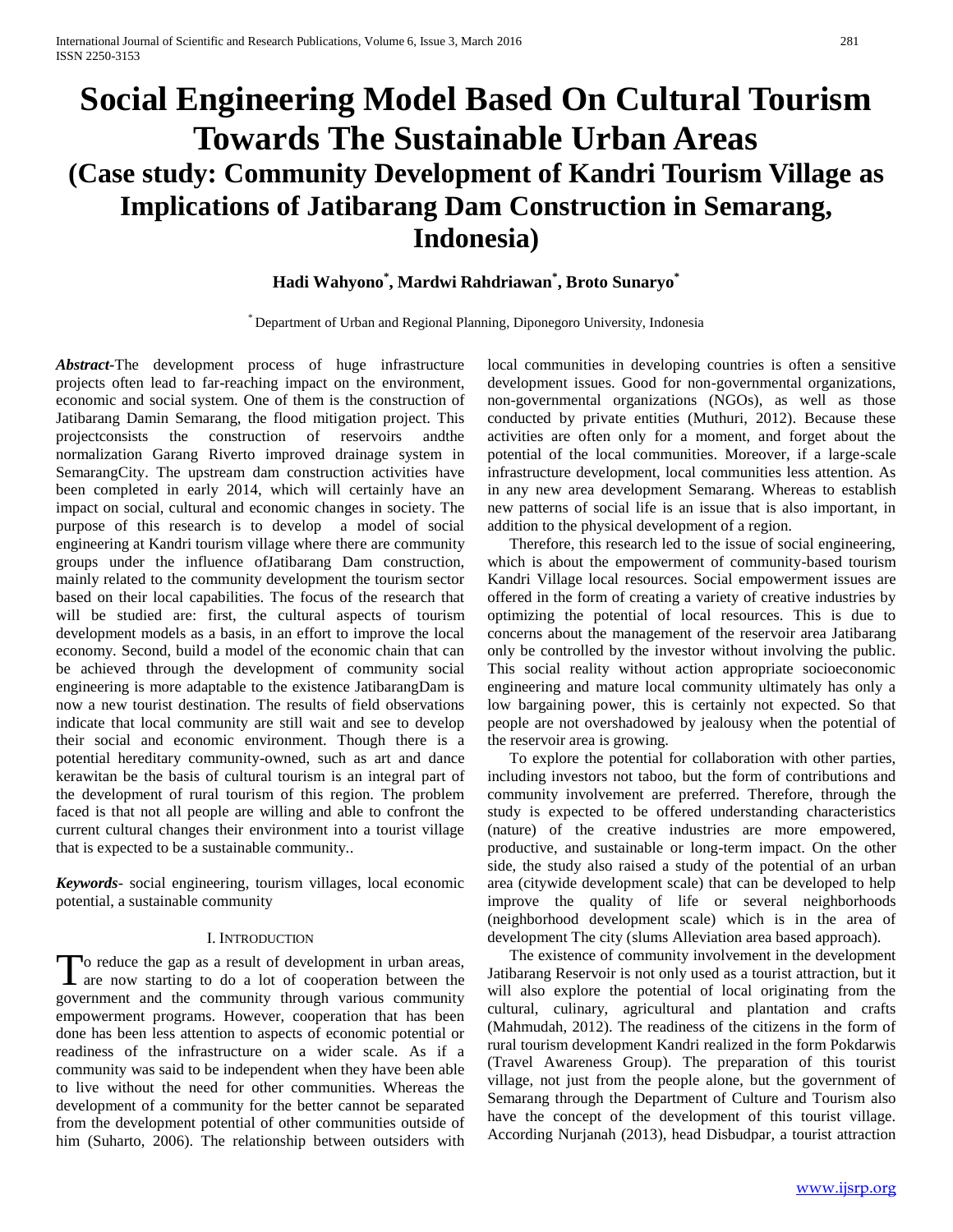in the Village can accommodate division Kandri, considering each has a different potential. Furthermore, Nurjanah explained that RW 1 can be developed as an educational tour, RW 2 as an arena equipped plantation variety of fruits, RW 3 as a staging area for the culture of the arts such as shadow puppets, puppet suket, ketoprak, jathilan and kesenianlesung. The RW 4 can be used as tourist accommodation centers, which provide special food stalls Kandri include banana peels and rice chips apes. Tourism Village is planned to be developed as one of the attractions the national level. (Faisol, 2013).

Kandri Village developed as a tourist village is not matched with the knowledge and experience of community in managing tourism and the environment. Lack of such knowledge will be a problem when tourism was unveiled. The ability of people at the core of the management of environment and tourism management as developed tourist village in Sub Kandri more on natural tourism community-based management. Improving human resources, especially the introduction of eco-tourism, community-based tourism, the basics of management of tourism and the introduction of tourist management needs to be done and monitored continuously. Preparation of the community to deal with this program needs to be improved through the principles of empowerment and community development.

#### II. GOALS AND OBJECTIVES

The purpose of this research is to build a model of social engineering on the surrounding communities Jatibarang Reservoir, mainly related to the development of creative industries in the tourism sector based on local capabilities and potential. To achieve the desired goal, the goal that needs to be done is as follows:

- a. Mapping programs implemented in the Village Tourism Kandri Village as mainly related to empowerment and development environment.
- b. Identify the characteristics of tourism potential in the study area (Kandri Village) which will be developed into a tourist destination that excels in the framework of the reduction of poor communities in the study area.
- c. Identify the socioeconomic and physical characteristics of neighborhoods shelters in the study area that will be organized through the activity-based Environmental Restructuring Settlement Tourism Area Development.
- d. Analyze shape, motivation, opportunities, and challenges in the development of creative business cooperation model in the industry and community planning activities pro neighborhoods Tourism Village more integrated and sustainable manner.
- e. Analyzing the economic chain model through creative efforts so that the industry can be achieved through the development of community social engineering is more adaptable to the existence Jatibarang Reservoir.

#### III. THEORITICAL REVIEW

# A. The idea of the development of Participatory Development

In terms of historical background, ideas of participatory development approaches such as community-based development, community participation, empowerment strategies, and planning from below as a form of protest against the policy development focused on industry-led state. Development policy which is based on the theory of trickle-down effect has to be excellent in the 1960s, especially in developing countries. However, in 1970 this policy considered capable of effectively accelerate economic growth on the one hand, but can not be denied that there has been unequal distribution of the fruits of development in the community. Will their dreams of wealth trickle down are just a figment. Results of research conducted in Brazil show that policy development has accelerated economic growth in the data side, but at the same time also increasingly widening gap between the rich and the poor.

This development policy applies in all sectors of development, some of the criticism leveled by some experts and observers of the issue. These policies prioritize capital-intensive approach to development were more likely to use high technology and engine power of the human power. Whereas in fact, there are many people who still do not have jobs

## A. Orientation Human Quality Development

Settlement environmental sustainability can be achieved if the internal and external factors are equally supportive of sustainability. Internal factors settlements are the physical environment of artificial settlement in the form of the physical environment and physical environment of nature, and of man as an actor that contributes to the environmental conditions. This factor is strongly influenced by human behavior that will affect the environment and quality of life. Good behavior is behavior that can manage and ensure environmental sustainability, while bad behavior is behavior that can not preserve and damage the environment. More profound that human behavior is strongly influenced by the outlook. Therefore, it is very important to understand the prevailing value system in society or, in other words, to determine the behavior of a society, the hidden meanings of the preferences (perspective) community regarding settlement environment should be revealed.

To identify the internal factors need to examine aspects related to environmental conditions and quality of life that consists of residential environmental quality and human quality. Identification of the quality of the housing, indicating the level of welfare and human health that inhabit it. The quality of residential environments will indicate the behavior of the community towards settlement environment. The conclusion of the identification quality home and environmental quality of human settlements and the satisfaction of the aspects of life will indicate the quality of life.

External factors are factors that indirectly affect environmental sustainability of settlements. These external factors such as government policies related to increased prosperity, environmental quality improvement, and policies that regulate social life. In principle, the sustainability of neighborhoods affected by four aspects, namely the social, economic, environmental and policy.

### C. Local institutional and Collective Actions

According Uphoff (1986) to understand the local institutions need to be reviewed several things, first, to look back the rationale why it is necessary the development of local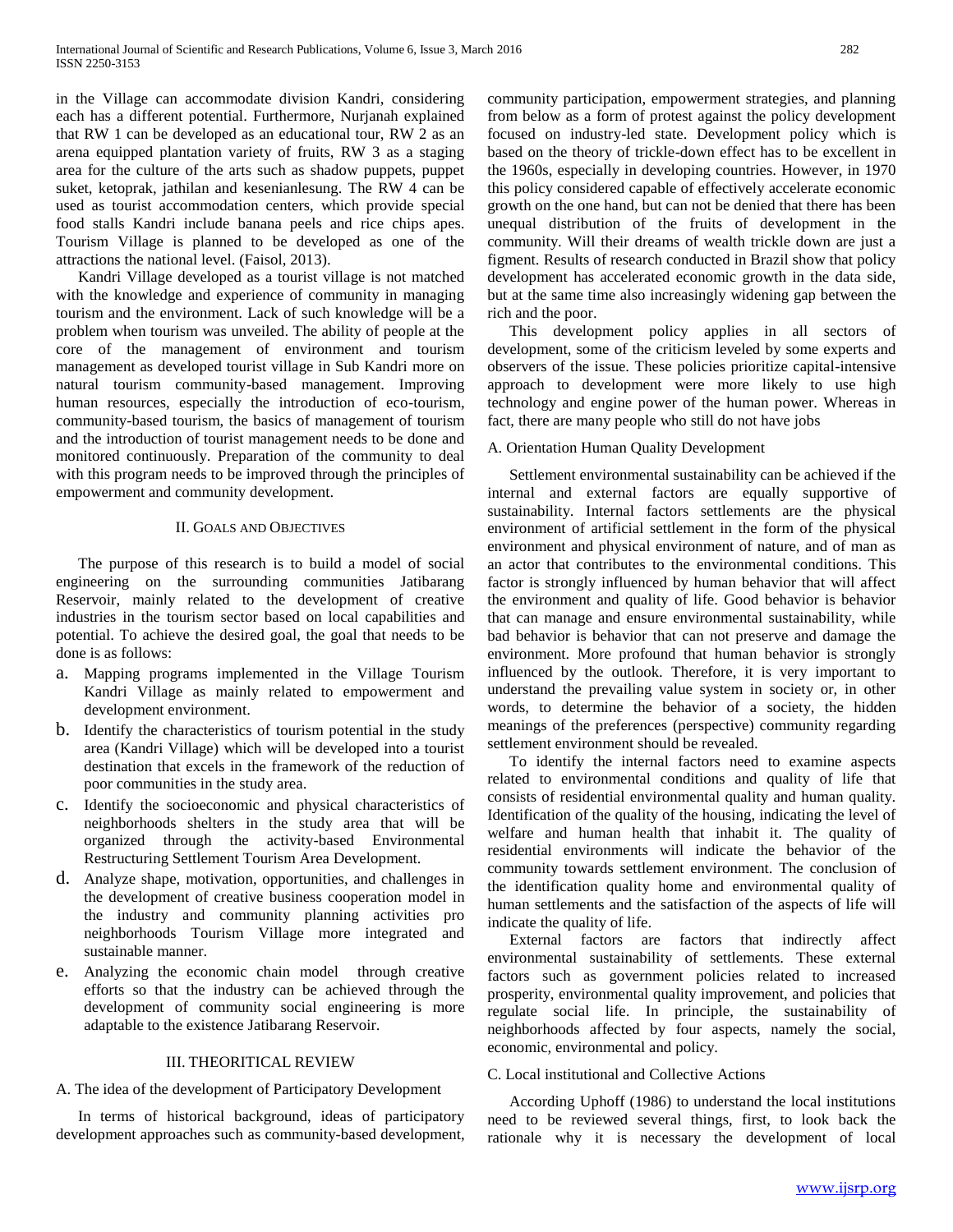institutions; The second, more specifically to understand what actually relevant tasks to be solved by the local agencies.

According Uphoff (1986), what is called the "local level" during this "more often" equated with "community level" is an entity that is geographically labeled with a Desa (village level) instead of the a level which is more effective in acts of collective effort. Labeling the community level as a village or village level, according Uphoff in practice is not necessarily always the most effective local unit or feasible to be used in the implementation of collective actions in the context of community development or construction. In fact, he mentioned that in the collective action is more effective when placed at a lower level than at the community level in terms of the village or the Village is a level called the group.

# D. Alternative Channels of Local Institutional

In general, the institutions at the local level can be grouped into several categories as follows:

- 1. Local Administration (LA): Non administration at the local level, which is an arm or a central government department representatives at the local level. The administrative agency responsible to the bureaucracy thereon.
- 2. Local Government (LG): Institutions are selected and appointed (selected or appointed bodies) by the people and accountable to the people who chose them. Uphoff exemplifies this institution as village councils which have the authority to carry out development and create regulations that are responsible to the people or the locals (local resident).
- 3. Membership Organizations (MOs): Group (association) Governmental "local" (local self-help associations), whose members developed to accomplish various tasks with the following properties:
	- a. The tasks vary (multiple tasks) as an example of local development associations or the village development committee. Committee means the committee that is adhoc, established by an organization to accomplish specific tasks. When the task has been carried out, even this committee or the committee disbanded off duty. This can be either LOCAL COMMITTEE set up to carry out certain activities or development projects such as the construction of houses of worship like the mosque and so on.
	- b.Special Tasks (the specific tasks) as an example of water users' associations in managing irrigation or health committees monitoring the programs the village. This can be either the Society of Environmental Care or Home Improvement KSM is working to manage or supervise special programs (specific) or sectoral (Irrigation, Waste, RTH etc.). Here, in contrast to the more demanding one point of interest or concern that is more specific. Function more as a manager (managing) and supervisor (overseeing) village of the executing program.
	- c. The needs of members (needs of members): institutions that meet special needs such as: housewives are busy, study groups or religion etc. Here are more activities that

aim to meet the immediate needs of the individual community members.

- d.Cooperatives (Cooperatives), which is an effort to build cooperation through capital accumulation (economic resources) members to be able to increase the financial capacity of members and benefits for members of their own such as credit unions, consumer society, producer coops. The gathering was the forerunner of the existence of the cooperative. Unfortunately from experience that there is mostly cooperative performance is below the expected. And some even noted that the performance of the cooperative in helping the poverty sector are not so good (FalsBorda, 1976; Lele, 1981 in Uphoff, 1986).
- e. Service Organizations (SO): is a local service organization that embodies its citizens to help people outside the organization's members, although members can benefit directly from the activity. They raise funds through donations from donors who are private (Private Donations). For example RED CROSS SOCIETY, the Red Crescent, and Social Foundation Religious or getting donations from various donors.

Private Businesses (PBS) Various economic enterprises whose main purpose is to make a profit either owned by an individual or a business branch from elsewhere. Usually engaged in manufacturing, trading or services.

# III. RESEARCH METHODS

To achieve the purpose of research, this study used a qualitative approach with the case study method. Appropriate case study method is used because in accordance with the purpose of this study is to explore in depth of a phenomenon that is contemporary with the object of research usually is a program, events, phenomena and so forth, which in this case is to build a model social engineering on surrounding communities Jatibarang Reservoir Kandri Village Semarang.

Therefore the research activities to be carried out in the Kandri Village, which currently has the potential to be applied Religious Tourism match because he is contemporary (limited in space and time). Besides, this case study is also used as an instrument or method to test a proposition or hypothesis and also as an object of research itself by uncovering existing events in the real world society in a comprehensive manner. Then, in accordance with the rules of a case study, the researcher will be open to all the data that can explain the case so that here the data will be combined triangulation.

As described above, the data collection techniques used in the process of this case study are the variety of approaches (multiple sources of evidence) either through in-depth interviews, direct observation or participant observation, and the collection of related documents. The sample sources (informants) to be interviewed determined purpose (purposive sampling). Sampling was carried out aiming to take people who are chosen according to specific properties owned by the sample.

**Table 1. Continuum of Local Institutions by Sector**

| таріс 1. Сонинцині от посат нізикциону русског |                       |                                 |  |  |
|------------------------------------------------|-----------------------|---------------------------------|--|--|
| Public Sector:                                 | Nonprofit.<br>Sector: | $\mathbf{r}$<br>Private Sector: |  |  |
|                                                |                       |                                 |  |  |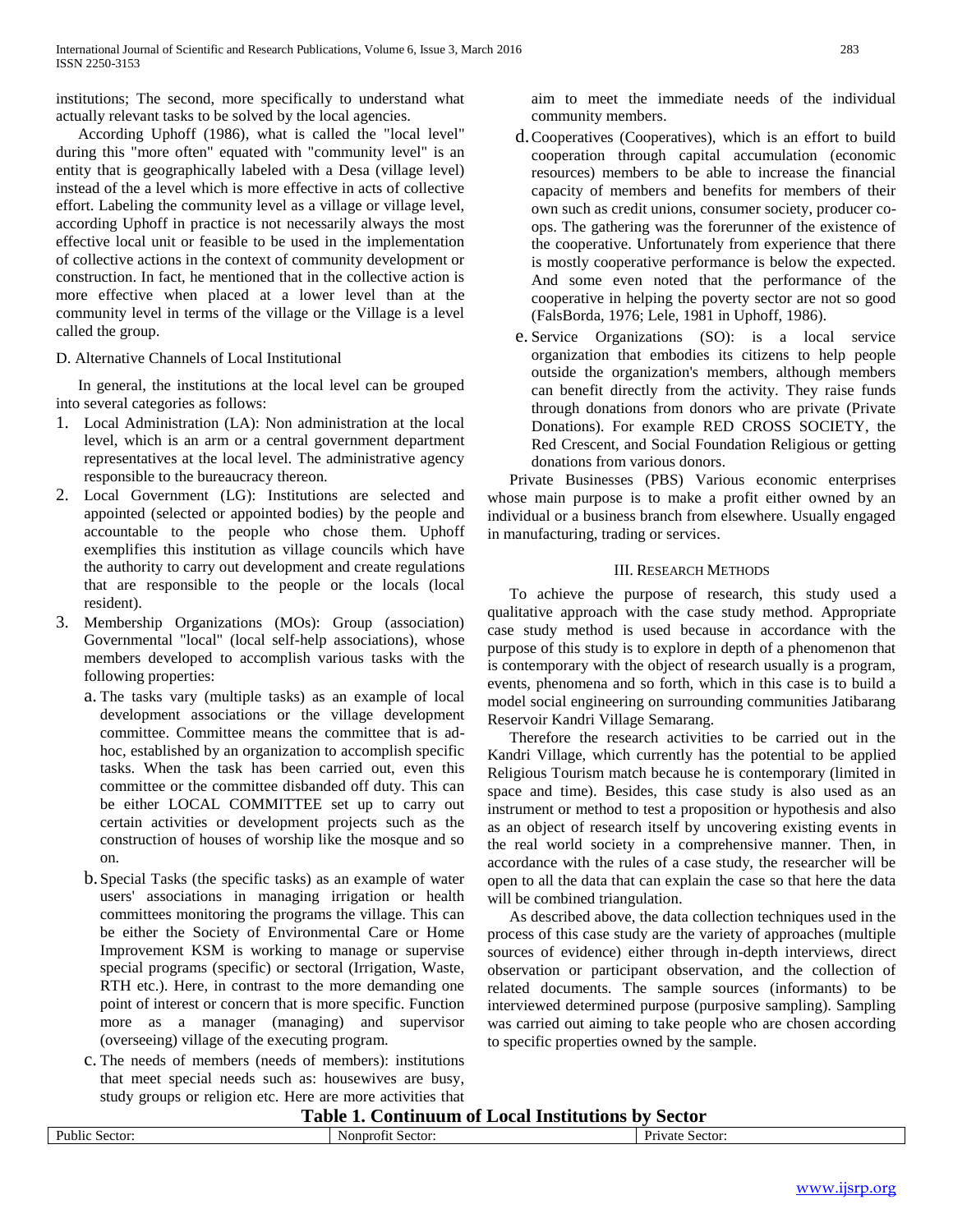| Has force of the law and resources of the state                                               |                         | Serves interests of members through collective                    |                       | Produces benefits for persons outside the |                           |  |
|-----------------------------------------------------------------------------------------------|-------------------------|-------------------------------------------------------------------|-----------------------|-------------------------------------------|---------------------------|--|
| behind it:                                                                                    |                         | action:                                                           |                       | organizations:                            |                           |  |
| <b>Local Administration</b>                                                                   | <b>Local Government</b> | Membership                                                        | Cooperatives (Co-ops) | Service                                   | <b>Private Businesses</b> |  |
| (LA)                                                                                          | (LG)                    | Organizations (MOs)                                               |                       | Organizations (SOs)                       | (PBs)                     |  |
| <b>Bureaucratic</b>                                                                           | Political               | Local Organizations (based on the principle of<br>Profit-Oriented |                       |                                           |                           |  |
| <b>Institutions</b>                                                                           | <b>Institutions</b>     | Membership direction and control; these can become institutions)  |                       |                                           | Institutions              |  |
| Translation by INAM (2002) The Local Institute Analysis Uphoff from housing contexts activity |                         |                                                                   |                       |                                           |                           |  |
| Bureaucratic agencies                                                                         | Elected or appointed    | Self-help associations                                            | Organizations pooling | Formed to help                            | Service, trade, and       |  |
|                                                                                               | bodies                  | for specific tasks                                                | members' economic     | persons other than                        | manufacture               |  |
|                                                                                               |                         |                                                                   | resources             | members                                   | enterprises               |  |
| Example: city housing                                                                         | Example: city           | Example:                                                          | Example: housing      | Example: homeless                         | Example: real estate      |  |
| departments                                                                                   | councils                | neighborhood                                                      | cooperatives          | shelters                                  | development               |  |
|                                                                                               |                         | associations                                                      |                       |                                           | corporation               |  |

*Source*: Uphoff (1986, 4-7) and (Inam, 2002).

# IV. CONDITIONS OF KANDRI VILLAGE

#### A. Social and Cultural Conditions

Most of the people who lived in the Kandri Village livelihood as farm workers and laborers industries. That condition illustrates that society in Sub Kandri still in powerlessness in all aspects as well as educational material. Social reality display, showing a picture of a relatively open society portraits and easily receive and respond to changes. Social conditions of society that is open and allows the existence of social interaction between the community and newcomers can be seen in the business community to build the Village travel. When viewed in terms of culture, society tries to introduce potential Sub Kandri their culture through tourist village attractions they have.

#### B. Potential and Problems Kandri village as tourism village

Kandri Village better known as a tourist village has the potential associated with local economic development undertaken by the local community. RW in Sub Kandri have the potential and characteristics of its own travel, such as:

a. RW I (Village of Kandri)

The potential that exists in the village of Kandri form of educational tours and will serve escaping Britain and educational nature. In addition to the potential, there are also some problems faced by Village of Kandri:

- 1) People are still unaware of the potential of their village.
- 2) There are still puddles due to the piles of garbage clogging drainage.
- 3) The health facilities that exist there is only one midwife and by the local community is less able to meet their needs for health services. If local people want to get more health services they need to the nearest health center in the districts next trash pile near the entrance to the RW 1 disturb the view.
- b. RW II (Village of Siwarak)

SiwarakVillage still has a plantation area that has the potential to be developed into the arena of natural attractions, such as outbound, camping, and roaming the village. While the problems faced by Village of Siwarak on limited funds, making it difficult mengembangankan SMEs

c. RW III (Village of Talun Kacang)

Village of Talun Kacang is directly affected village of development of Jatibarang Reservoir. This is because Village of Talun Kacang location closest to the reservoir. To that end, Village of Talun Kacangstarted local economic development as a form of adaptation of communities affected by dam construction Jatibarang. Community work together in a community empowerment program in order to improve the local economy. Local economic development encountered in Village of Talun Kacang is the production of *tape*, *getuk gecok* and *dodol tape*, clean water eel and worms Vermi, bamboo crafts, the manufacture of bags and souvenirs, and the provision of home stay for tourists. In addition, the location and Goa Kreo, Jatibarang Reservoir, located in the Village of Talun Kacang made the two attractions are able to absorb tourists on a weekend and weekday. In the vicinity of the location Jatibarang Reservoir is also often used as a staging area of art that only held on certain days, such as shadow puppets, *suket* puppet, *ketoprak*, *jathilan*, and *lesung* art performance.

In addition to their potential in the villageTalun Kacang, there are also problems related to local economic development undertaken by the local community. Those problems include:

- a. Quality and Quantity Production Industry and SMEs low Such problems can be seen from the results of production is less innovative and attractive, difficulties in obtaining raw materials, and the aid is not well targeted production.
- b. Marketing Production Results are Not Effective and Efficient

In this case the problems faced by VillageTalun Kacang include difficulty determining the location of marketing, less optimal help to market the production of SMEs, and SMEs is branding yield less than optimal.

c. Management homestay in VillageTalun Kacangwere not optimal

Talun Nuts RW III contribute to the provision of homestay to support tourism activities in the Tourism Kandri Village. The VillageTalun Kacangthere are 25 units homestay. Homestay related to the provision, in the Village of Talun Kacang homestay which can be used optimally only three units while the other 22 units less than optimal in providing homestay for tourists Village Tourism Kandri. This homestay unit 22 does not meet the eligibility standards of adequate homestay for tourists, so 22 this homestay unit can not be used by tourists. Homestay owners were less ready is not the aspect of hygiene and comfort for travelers so many homestay which can not be used.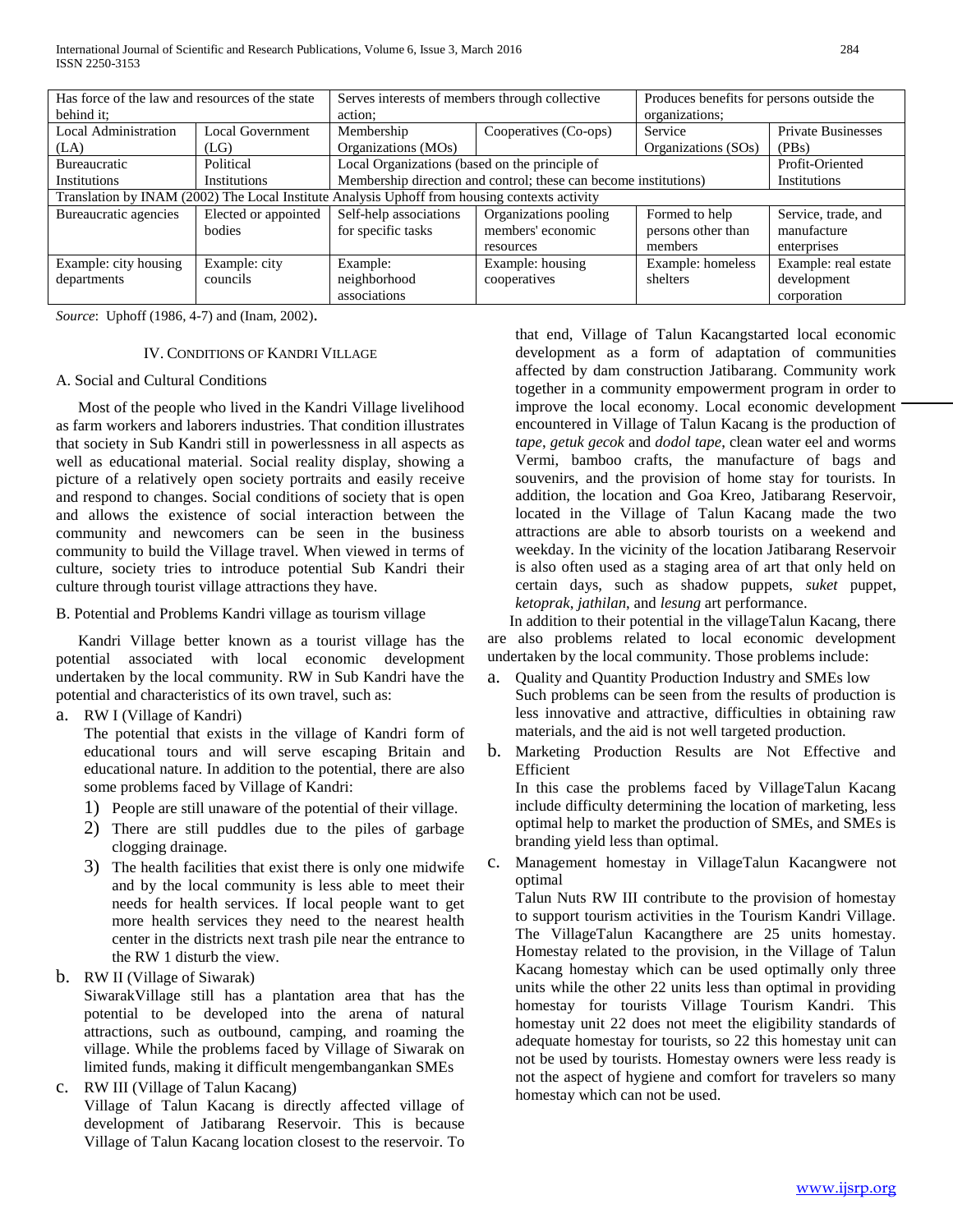- d. RW IV is predominantly with food stalls which have potential as a culinary tourism, with a variety of eating are often sold include banana peels and rice chips apes.
- C. Institutional Development Program Kandri Tourism Village

Institutional villagers also are important as a component in the development of the Tourism Kandri Village. In this case, the institution is defined as a local organization in charge of tourism in this tourist destination, the form or the Travel Awareness Group hereinafter referred to as Pokdarwis. Their Pokdarwis named PokdarwisPandanaran and PokdarwisSukomakmur shows community participation that occurs at the Tourism Kandri Village.

a. Pokdarwis Tourism Kandri Village

Pokdarwis are groups of people who set the course of tourism activities at tourist sites. There are two existing PokdarwisKandri Tourism Village, which PokdarwisPandanaran with PokdarwisSukomakmur which each have different areas. Pokdarwis is an organization that must be owned by a tourist village. Pokdarwis have a duty to oversee and foster the activities of tourism in this tourist location. In addition, Pokdarwis also establish cooperation with external parties in order to develop the Kandri Tourism Village. Has become a key issue for local organizations in the management of a tourist village that is important for professional support in order to strengthen the organization, encourages independent business, and create a fair partnership in tourism development. In the case of the Tourism Kandri Village, support and relationships that have been forged by the tourist village with external parties such as government, private, and educational institutions.

b. Tourism Village Cooperation with External Parties Kandri tourist village was built premises, principles of public participation, but still need assistance through pengedaan cooperation with various parties, such as governments, swasata, and educational institutions. Semarang City Government has the authority to issue a formal legal pengengkatanKandri village as tourism village in accordance with the Letter No. 556/407 as a tourist village-based natural and cultural attractiveness.

The Tourism Kandri Village held many direct cooperation with the Department of Tourism and Culture of the city, such as in the case of Goa management Kreo located directly under the responsibility of the agency. Disbudpar regularly also hold a cultural performance at the Kandri Village, in addition to preserving the local culture as well as to increase the number of tourists in the Tourism Kandri Village Semarang city in particular and in general. The Pokdarwis Tourism Kandri Village also actively sends proposals on government assistance to meet the needs of the development of this tourist village. In 2013, the Tourism Kandri Village gets a grant of USD 75,000,000.00 from the Tourism PNPM is divided to 3 KSM, that are KSM Pandu Jaya Tourism, Culture Lasting Chess KSM and KSM GriyaAsri Jaya.

To support its development, the Tourism Kandri Village also entered into a collaboration with the Institute of Education. AIESEC is Undip, youth organization under the University of Diponegoro as a tourism ambassador Tourism Kandri Village. As a tourism ambassador, AIESEC Undip often organize events and activities in this tourist location, which is done as well as promotion of Rural Tourism Kandri not only in scope locally, nationally, but also internationally. AIESEC Undip is among the first to follow the Homestay program at tourist sites in August 2013, through a live-in program. From this activity, then groups of other travelers who come from educational institutions began to follow this program.

- D. Tourism Development Perpetrators of Kandri
- Group of Governmental Tourism Kandri Village

Governmental or group that will be shortened to as KSM is a group that is made on the basis of the initiative and the willingness of citizens who have the potential or the same passion. The community group was formed in accordance with their respective fields. The Tourism Kandri Village these groups are under the existing Pokdarwis. Now there are several KSM developed, but not all went according to fungsingnya respectively. The few existing KSM Tourism Kandri Village are as follows.

- 1) Grease Jaya KSM (KSM who takes care of the Homestay program at the Tourism Kandri Village)
- 2) KSM Travel Pandu Jaya (The group that takes care of a tour guide or guides as well as taking care of travel packages available at the Tourism Kandri Village)
- 3) KSM Chess Lasting Culture (Group, which takes care of art, such as art music and dance arts)
- 4) KSM Manunggal Jaya (The group that takes care of the culinary field in the form of traditional foods and fruits)
- 5) KSM Train DewiKandri (Group tourist train that takes care of procurement)
- 6) KSM Mekar Sari (The group that takes care of the provision of facilities for events and activities of tourist villages, such as tents and outlets)
- 7) Boat Group (a group that takes care of the procurement of the boat as the water attractions are offered at the Tourism Kandri Village).

Each SHG has a coordinator each of which is a person or a group of people with aspirations and initiatives to improve the economy of the village. KSM GriyaAsri Jaya has a coordinator who is not part of the homestay owner so as to be fair in arranging tourist division and distribution of relief is obtained.

Based on the analysis that has been done, the researchers classified the program of activities in the Tourism Kandri Village Wait and see participant. Tour players like this need to see in advance what the benefits of the program for him.

As a participant wait and see, people need to see it, first Kandri benefits gained from this program before deciding to take part in this program. The benefits that can be felt by the homestay owner and resident of the Kandri Village of this program can be seen through the environmental, economic, and social.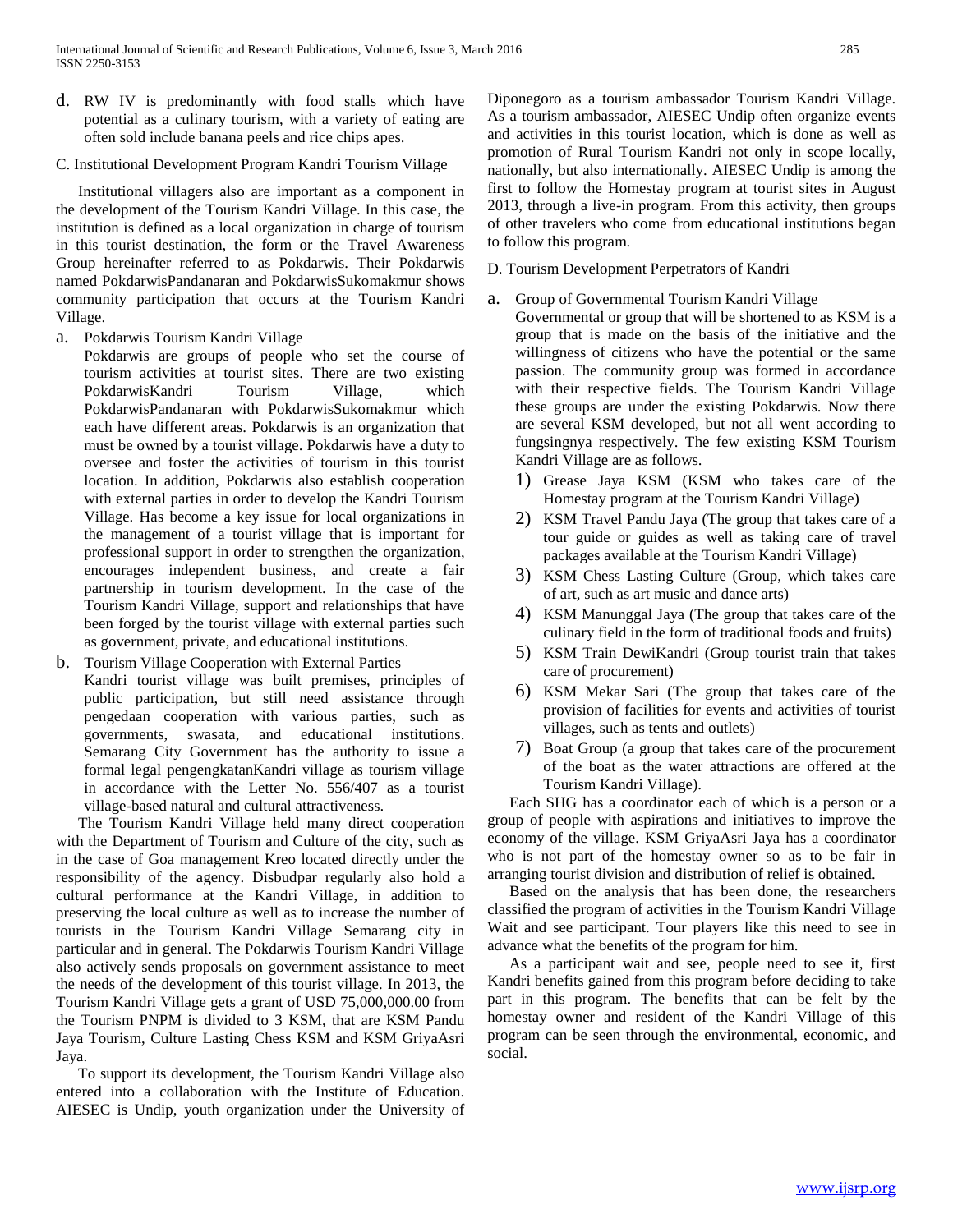

**Figure 2. Chart Analysis Social Engineering Reservoir Development** Source: Analysis result of the authors

# V. ANALYSIS

Social engineering communities living around the dam construction has been done in the pre-construction, construction and post-construction phase (PU, 2009). In the pre-construction phase of the most crucial issue is the loss of livelihoods that originally were farmers. However, public awareness and hope for a better life when their settlement area as a tourist village no significant social unrest. In this condition the public to rely on the sale of land, and still farming dilahan already owned by the government.

Social engineering framework at this stage, in fact, serve to generate specific behavioral expectations on the people affected. More tangible results from this intervention, the government expects a shift in the behavior of the land owners became not the owner.

#### A. The concept of Social Engineering

The social engineering concept can be explained as follows:

a. Tourism sustainability of economic, social, and environmental

Tourism developed at the Kandri Tourism Village is built on the principle of sustainable viewed from the three aspects of economic, social, and environmental. This means that the effort to provide sustainable economic alternatives for the

community seen from the efforts in the field in tourism industry can be developed, to share the benefits of development efforts and the efforts undertaken, as well as contribute to the efforts to protect the environment that have previously been exposed to the development of the land conservation dampatJatibarang reservoir.

b. Institutional development of local communities and partnerships

The Kandri Tourism Village has had a local organization active in moving tourism activities, namely PokdarwisPandanaran and Sukomakmur. However, these local organizations need support to strengthen the professional existence, through the provision of a partnership or cooperation with certain parties.

c. Community-based economy

The Kandri Tourism Village development can be done on the basis of the participation of local communities, including economic activities. Tourism Kandri Village prohibits the entry of products from outside the Kandri Village to be marketed at this location. So that all the products offered purely derived from the local community. For accommodation, homestay is the type of accommodation that is most appropriate to run at the Tourism Kandri Village, because not only does it require high capital, but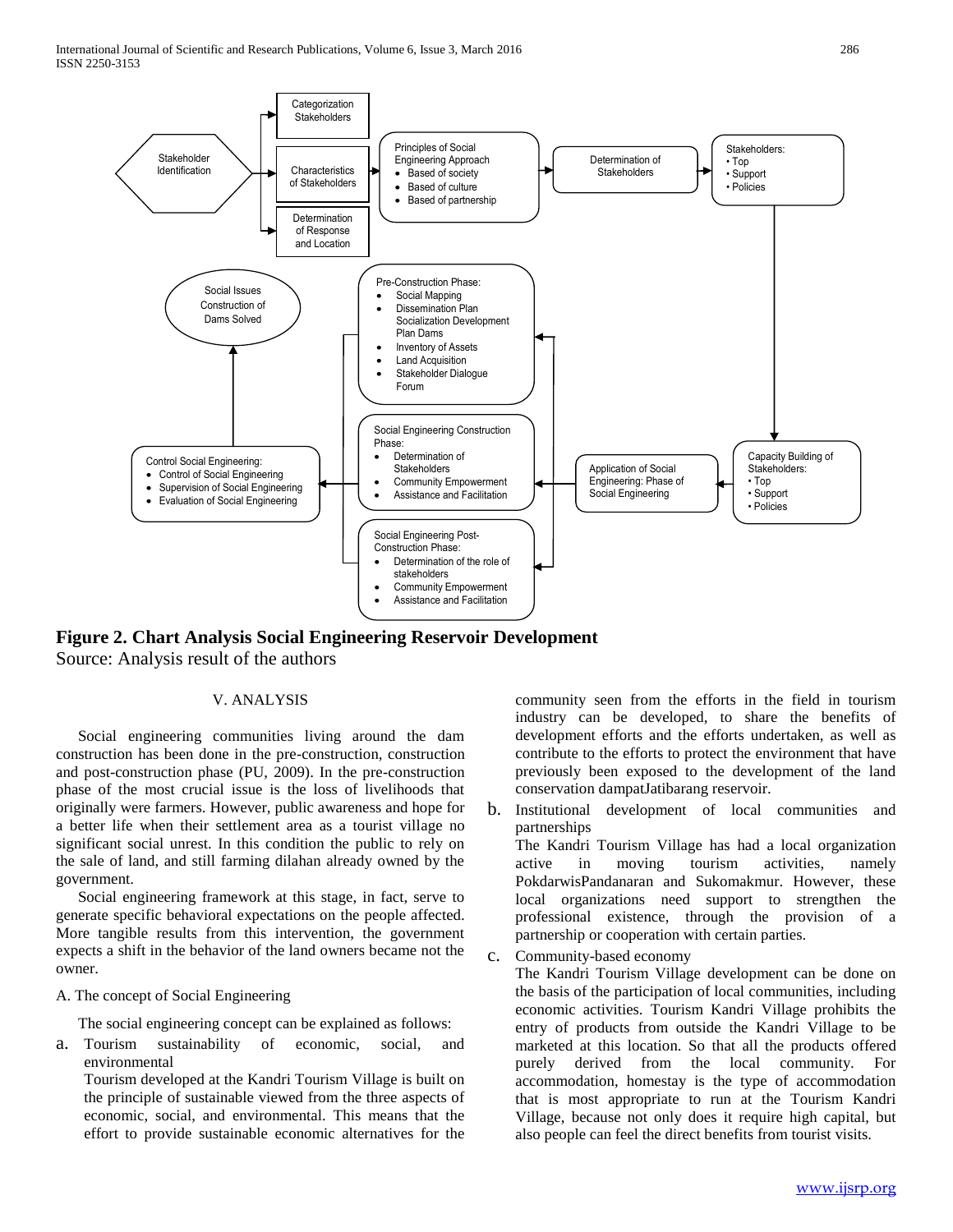International Journal of Scientific and Research Publications, Volume 6, Issue 3, March 2016 287 ISSN 2250-3153

# d. Education principle

The existence of a tourist village into an opportunity to introduce and teach travelers appreciate the importance of preserving nature and local culture, according to the Tourism Kandri Village basis. Information center becomes important and could also be the center of activity that serves to improve the experience of tourists in order to obtain complete information about the location or region in terms of culture, history, nature, and others.

# VI. CONCLUSIONS

In general, the community is a group of people living together in the same location, so they have developed into a group of life bound by a common interest (Syahyuti, 2005). In sociology, literally meaning the community is a "local community". Communities can be distinguished on various pillars, on the ground level (local, national, international), real or not real, cooperative, or competitive. For the unity of life which is in one specific area as a "community of places", while relationships are tied because of common interests, but do not live in a particular geographic area (borderless) called the "community of interest".

In geographical proximity to Jatibarang Reservoir, the village Talun Kacang are people who have the most social and economic change through empowerment of the most intensive. Community-based development can be explained by the following chart:



# **Figure 3. Flow chart of development based community** Source: Adopted from Sjafari (2011)

### REFERENCES

- [1] Aghion, P., & Bolton, P. (1997). A Theory of Trickle Down Effect Growth and Development. Review of Economic Studies, 64(2), 151-172.
- [2] Apipalakul, C., Wirojangud, W., & Ngang, T. K. (2015). Development of Community Participation on Water Resource Conflict Management. Procedia - Social and Behavioral Sciences, 186, 325-330.
- [3] Doxiadis, C. A. (1970). Ekistics, The Science of Human Settlements. Science, 170(3956), 393-404.
- [4] Fishlow, A. (1972). Brazilian Size Distribution of Income American Economic Review. American Economic Association, 62(2), 391-402.
- [5] Inam, A. (2002). Institutional analysis and urban planning: means or ends? Urban and regional research collaborative. University of Michigan. Michigan. Retrieved from C:\Documents and Settings\asnawi\_manaf\My Documents\Artikel\_Jurnal\_EndNote\Kelembagaan\institutio nal analysis in planning.pdf
- [6] Kim, E. j., Yamaguchi, A., Kim, M.-S., & Miyahara, A. (2015). Effects of taking conflict personally on conflict

management styles across cultures. Personality and Individual Differences, 72, 143-149.

- [7] Mahmudah. (2012 ). Waduk Jatibarang Dikembangkan Jadi Objek Wisata, Antara. Retrieved from http://www.antarajateng.com/detail/index.php?id=66734#.U WOi5KIwpwE
- [8] Miller, C. W., & Roloff, M. E. (2014). When hurt continues: Taking Conflict Personally Leads to Rumination, Residual Hurt and Negative Motivations Toward Someone Who Hurt Us. Communication Quaterly, 62(2), 193-213.
- [9] Muthuri, J. N. (2012). Corporate Innovation and Sustainable Community Development in Developing Countries. doi: 10.1177/0007650312446441
- [10]Muthuri, J. N. (2012). Corporate Innovation and Sustainable Community Development in Developing Countries.
- [11]Permen PU. (2009). Pedoman Rekayasa Sosial Pembangunan Bendungan. No. 3/PRT/M/2009.
- [12]Poloma, M. M. (1990). Sosiologi Kontemporer. Jakarta: Rajawali Press.
- [13]Prieto-Remón, T. C., Cobo-Benita, J. R., Ortiz-Marcos, I., & Uruburu, A. (2015). Conflict Resolution to Project Performance. Procedia - Social and Behavioral Sciences, 194, 155-164.